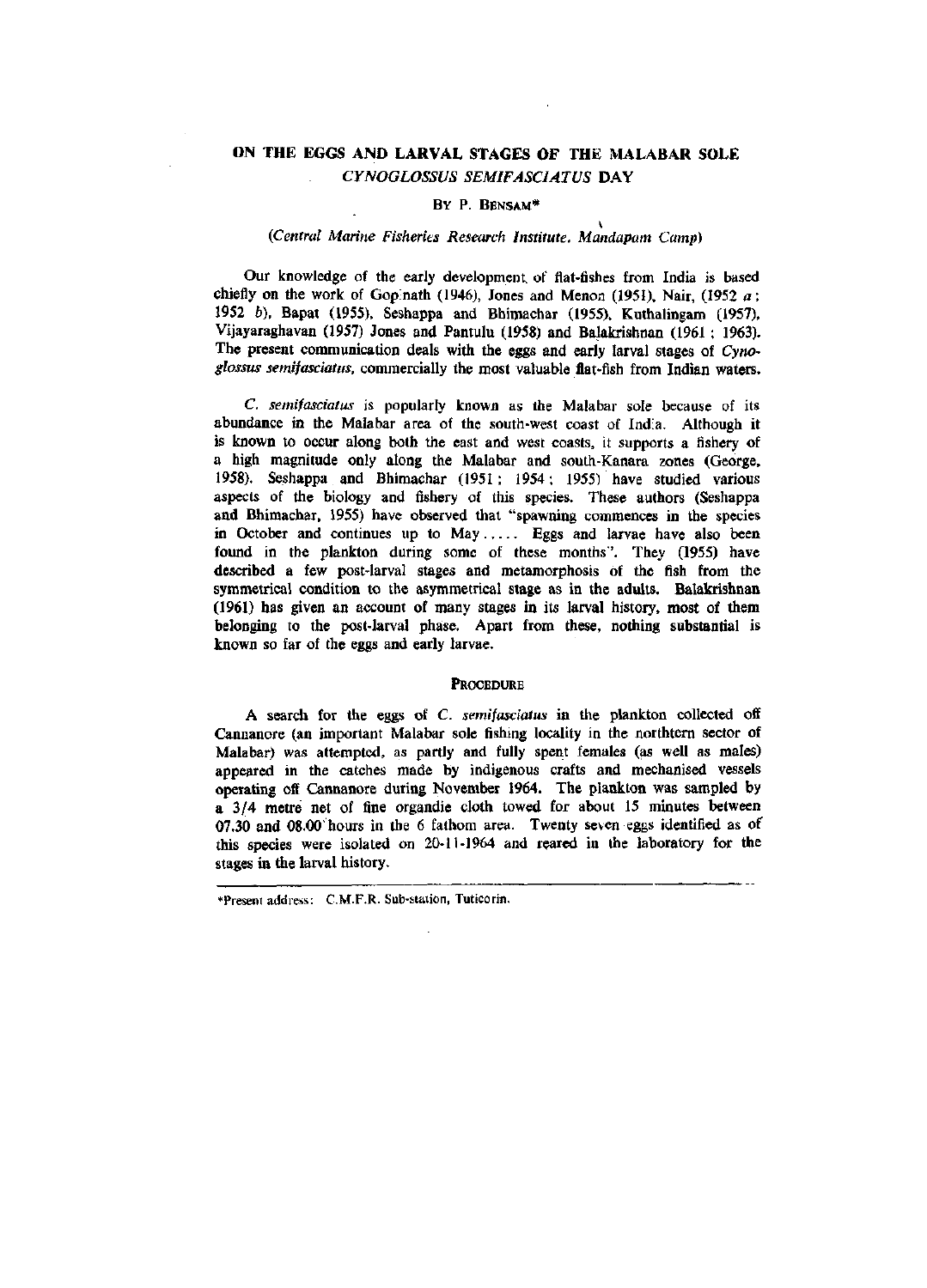Rearing was successful for about five days after hatching. Attempts were made' to feed the larvae with copepods, nauplius larvae and/or diatoms, but were not successful. Growth after the two-day-old larval stage was negligible and a gradual decrease in size was apparent in the subsequent days, probably due to lack of food. The progressive features of the different stages continued to unfold, aiding comparison with similar and a little advanced stages described by previous authors and confirmation of the identity.

The eggs and larvae were studied for their characteristics in the fiving condition in a cavity slide and sketched either alive or immediately on fixation in 2% formalin. Length of the larvae when alive as well as in formalin are given for the sake of comparison.

#### *Planktonic egg*

The free eggs.are pelagic, spherical, transparent and have an average diameter of 0.65 mm. in the living condition. The yolk is spherical, colourless, neither vacuolated nor segmented. It contains 25 to 30 oil globules in the diameter range of 0.038 to 0.076 mm. The perivitelline space is narrow. At 08.45 hrs. on 20-11-1964 all the eggs were in an early stage of development (Fig. 1), the germinal disc spreading over half of the yolk-mass. Development appears to be rapid, as at 11.00 hrs. the same day the embryo was formed (Fig. 2) and optic vesicles were indicated.

#### EARLY LARVAE

On the following morning (21-11-1964) at 08.00 hrs. all the eggs were found hatched out, obviously during the preceding night. The larvae survived till the morning of 26-11-64 and six stages in the early larval development were obtained.

*Stage I* (Fig. 3)

(Pro-larva at 08.00 hrs. on 21-11-1964)

This is the earliest larval stage observed, probably only a few hours after hatching. It measures 2.23 mm. when alive and 2.08 mm. in formalin. The larva is broader in the region between the auditory vesicles and posterior l/3rd of the post-anal region. The larval fin-fold is. prominent and continuous, commencing dorsally from the supra-orbital region'and ending below the region of the eye ventrally. The caudal region tapers gradually and ends in a somewhat rounded tail-fin. The body of the larva (excluding the fin-fold) is broader anteriorly and tapers gradually in the hinder region, ending in a somewhat pointed tail. The eyes have an almost triangular shape with an upper depression and are unpigmented. The mouth is not yet formed; the alimentary canal is rather straight anteriorly and makes a downward bent for the anus which is situated below the 13th myotome. The yolk-mass is prominent and the oil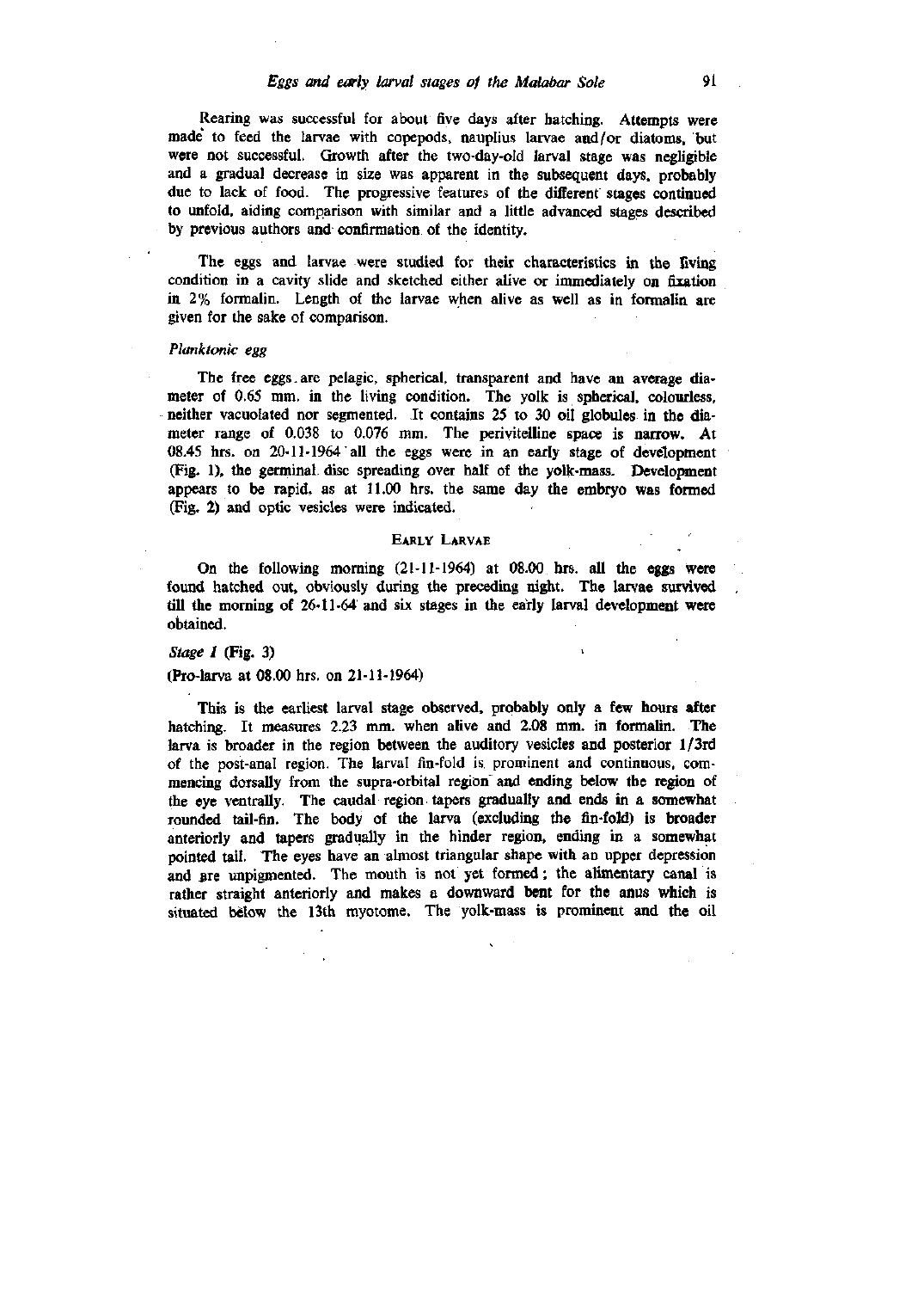

Eggs and larval stages of Cynoglossus sem/asciatus. 'Fig. 1 and 2. eggs in two stages of development, at 0845 hrs and 1100 hrs respectively on 20-11-64; Fig. 3, 4 and 5 prolarva at 0800 hrs on 21-11-64, one day old larva at 0830 hrs on 22-11-64, and two days old larva at 0900 hrs on 23-11-64 respectively. Fig. 6, 7 and 8 postlarvae three days old at 0900 hrs on 24-11-64, four days old at 0900 hrs on 25-11-64, and five davs old larvae at 0815 his on 26-11-64 respectively.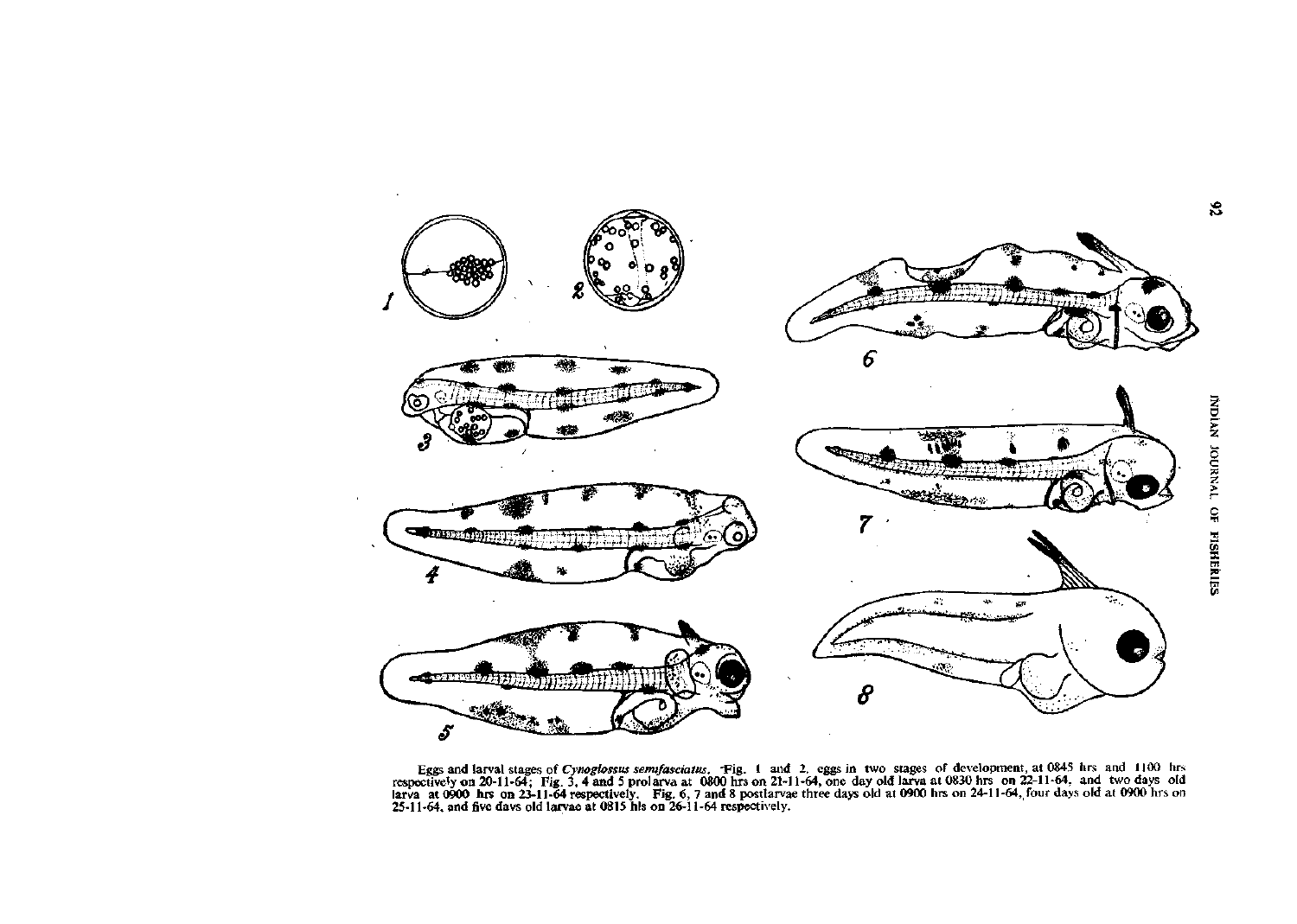# *Eggs and early larval stages of the Malabar Sole* 93

globules are distinct. The heart is recognisable in front of the yolk and is made up of an anterior tubular region and a posterior bulbus region. The auditory vesicles are oval in shape and have distinct otoliths. There are 13 pre-anal and about 37 post-anal myotomes, the exact number of the latter is difficult to be ascertained because their boundaries become indistinguishable near the tip of the tail. The pigmentation of the larva is characteristic and consists of six discontinuous bands of greenish-yellow chromatophores disposed transversely. Intermingled among them are a few minute blackish pigments. The anterior first four bands are made up of four patches each, while the posterior two are composed of only two patches. The upper and the lower patches of the anterior four bands ornament the fin-fold along its dorsal and ventral aspects while their intermediate patches along with the posterior two bands ornament the dorsal and ventral bases of the fin-fold. A few black pigment spots are present above the eyes.

The pro-larvae in this stage are active and swim from place to place by the undulation of the body and lashing of the tail. Occasionally, however, they become passive and float on the water surface.

## *Stage II* (Fig. 4).

### (One-day old larva at 08.30 hrs. on 22-11-64)

This stage is 2.426 mm. when alive (2.25 mm. in formalin). The larva has become a little broader in the middle than in the previous stage and the caudal region has become elongated. The eyes -have become somewhat circular but remain unpigmented, the auditory vesicles somewhat triangular and the gut has assumed a more marked bent. The pectoral fin has developed in the form of a circular bud. Black pigment spots have appeared on the head, snout and along the dorsal aspect of the eyes. The future tentacle, representing the first dorsal r^y, is indicated as a swelling of the fin-fold above the hind region of the head. The yolk and the oil globules are under progressive absorption. The number and disposition of the myotomes in this stage as well as the subsequent ones remain the same as in the previous stage.

### *Stage III* (Fig. 5)

### (Two-days old larva at 09.00 hrs. on 23-11-64)

The two-days old larva measures 3.06 mm. when alive (2.69 mm. in formalin). It has become much broader in the middle region than in the previous stages and is characterised by the disappearance of the yolk, formation of the mouth with a prominent lower jaw and pigmentation of the eye; all marking the early post-larval condition. The tentacle appears as a conical bud with black pigmentation at its tip followed by a trace of greenish-yellow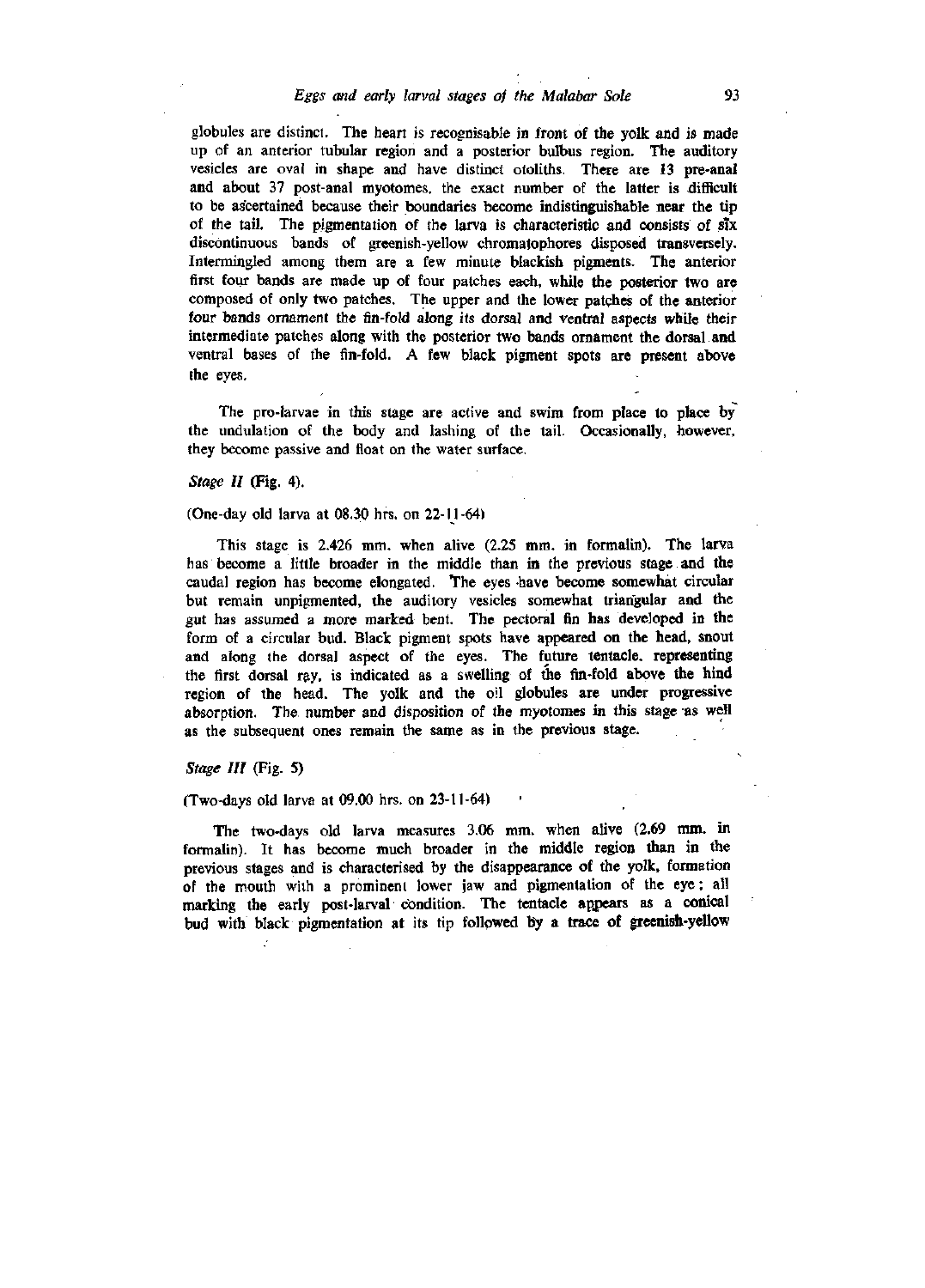below it. A prominent stellate chromatophore has appeared on the supraoccipital region. The eyes have a brownish-silvery lustre in the living condition. The auditory vesciles have become larger. The pectoral fin has become broader and contains a few black chromatophores. The alimentary canal has become coiled. It contains a few minute black pigment, spots along the ventral aspect.

The larvae in this stage as well as the next two were observed to move frequently to the bottom of the aquarium, which they were seen to peck uninterruptedly. When disturbed they moved away but to return shortly to resume pecking. It is probable that with the utilisation of the yolk and formation of the mouth they were in search of food at the bottom. Copepods, nauplius larvae and diatoms, individually and in combination supplied to them as well as to the subsequent stages, were not fed upon by the larvae as observed from their indifference to these organisms and from the always-empty stomachs of the larvae.

# *Stage IV* (Fig. 6)

### (Three-days old larva at 09.00 hrs. on 24-11-64)

No increase in length has been observed in this stage over the previous. The larva has become a httle narrower, particularly in the middle region, than the two-days old larva. The tentacle has grown considerably longer. The pectoral fin has assumed a somewhat fan shape. The signficant change observed is the formation of the opercular cleft as a transverse streak. The pigmentation has assumed a highly branching and stellate character in this stage. Five chromatophores are present along the dorsal side of the body, one behind the auditory region, a few along the dorsal aspect of the fin-fold in its anterior half, one on the upper side of the intestinal coil, one in front of the anus, another far behind it and a few mid-way between the anus and the caudal end.

The larvae in this stage suffered large-scale mortality; of the 21 larvae left over in the aquarium on the evening of 24-11-64, as many as 18 were in varying conditions of emaciation, death and disintegration on the following morning. Only three larvae survived to attain the succeeding stage.

## *Stage V* (Fig. 7)

### (Four-days old larva at 09.00 hrs, on 25-11-64)

The larva at this stage has become shorter, measuring 2.76 mm. when alive (2.48 mm. in formalin), and narrow. The mouth has become slit-like and the anterio-dorsal aspect of the head has assumed a somewhat rounded profile. The second dorsal ray is indicated behind the tentacle-like first. A slender conical bud-like structure, probably representing the rudimentary pelvic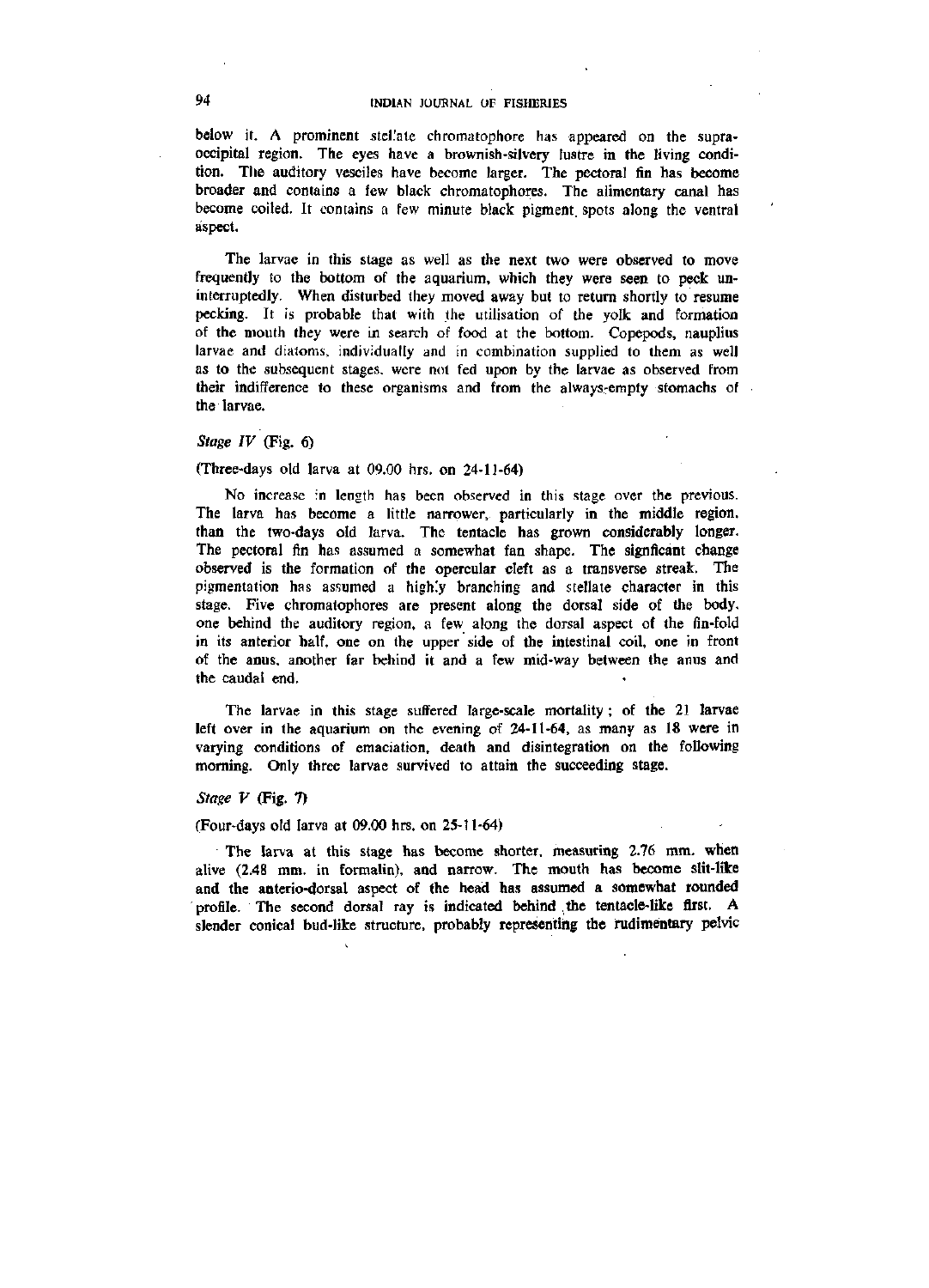fin is observed in the ventral region of the viscera. Some of the black chromatophores in the middle of the dorsal fin-fold have become downwardly branching and the greenish-yellow chromatophores of the fin-fold have assumed an anastamosing character.

### *Stage VI* (Fig. 8)

# (Five-days old larva at 08.15 hrs. on 26-11-64)

The larva has depreased to a size of 1.96 mm. when alive (1.59 mm. in formalin). The head region has become proportionately larger and the postanal region gradually tapers to the caudal end. The body proper has become wider. The branching and anastamosing pattern of pigmentation has become modified into one of unbranching nature. Black pigments have appeared on the visceral mass, snout and lower jaw. At the bases of the dorsal and ventral fin-folds longitudinal .pigment rows have appeared. Three more dorsal rays, shorter, have appeared behind the first two which are of equal length in this stage. The visceral region has become bulged out, though not markedly. The conical bud-like structure is not recognisable in this stage, probably shrunken accompanying the overall shrinkage.

### **DISCUSSION**

The identification of the eggs and larvae described in this paper as of *Cynoglossus semifasciatus* is based, apart from the circumstantial evidence of the coincident occurrence of the epgs in the plankton and spawners in the local catches during the month of November 1964—Seshappa and Bhimachar (1955) have observed that the period of intensive spawning for the Malabar sole extends from October/November to December/January—upon the direct evidence furnished by the affinities the stage VI larva bears for the 2.8 mm. post-larval stage described by Seshappa and Bhimachar (1955). It may be noted in this connection that the stage VI larva is in an earlier stage of developmental sequence than the 2.8 mm. larva observed by them. However, the visceral sac in the 2.8 mm. stage is larger in size.than in the stage VI larva and the anterior margin of the head is rather flat. The former feature is due to good feeding of the larva which was collected by the authors from the plankton, while the stage VI larva reared in the laboratory has not taken food and has undergone reduction in size. The somewhat flat anter'or margin of the head in the 2.8 mm. larva observed by Seshappa and Bhimachar (1955) is an advanced character over stage VI larva and denotes the beginning in the formation of the rostral bulge that becomes prominent in the later stages (Seshappa and Bhimachar, 1955). Obviously these features such as reduction in size, less prominent visceral mass and an earlier stage in the developmental sequence observed in the stage VI larva, do not stand in the way of Imking it with the 2.8 mm. stage described by them.

**13—4 DCM/FRI/67**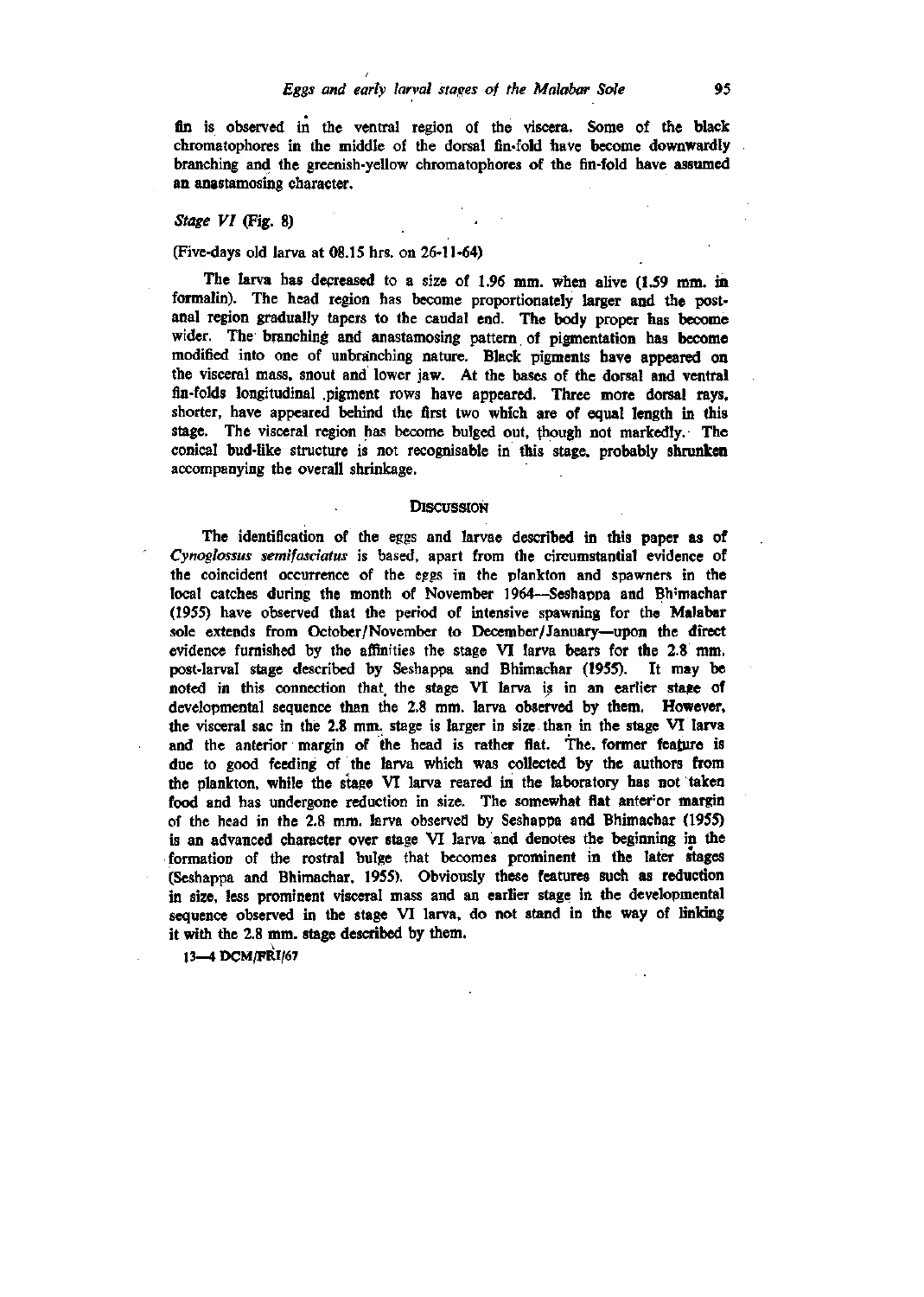Balakrishnan (1961) has given an account of many stages mostly in the post-larval development of *C. semifasciatus.* Of these the 2.0 mm. larva given by him appears to be a pro-larva and may be compared to stages I agd/or II in the present paper and the 2.3 mm. larva may be compared to stage V. These bear many fundamental affinities for one another such as the size, identical features of development etc., but differ in the nature of pigmentation. It may be noted in this connection that many other stages described by Balakrishnan (1961) such as the 4.5 mm., 7.2 mm. and 11.0 mm. larvae do not agree in the pattern of their pigmentation to similar stages earlier observed by Seshappa and Bhimachar (1955). For instance the 4.5 mm. larva described by Balakrishnan (1961 ; Fig. 4 pi. I) appears to have independent stellate chromatophores on the dorsal aspect of the body and a row of chromatophores along the margin of the pectoral fin, while in the 4.5 mm. stage described by Seshappa and Bhimachar (1955; Fig. 13) the pigmentation along the dorsal aspect of the body is in the form of about six longitudinal streaks and in the pectoral fin there is no localisation of pigmentation. It is quite probable that this difference is only a variation, as in the other characters these have many similarities. Incidentally 'it may be mentioned here that the general pattern of pigmentation of the stage VI larva confosms to the condition observed by Seshappa and Bhimachar (1955) in the 2.8 mm. larva.

Seshappa and Bhimachar (1955) have given the figures (Fig. 11 $a$ ) of what they suspected to be the free eggs of *C. semifasciatus.* The diameter *\\f* these eggs tallies with that of the present eggs. The number and size of the oil globules in the eggs are not given by them but from the figures it appears that they are less in number (12 or 13) and larger in size (average diameter calculated is about 0.05 mm.) than in the present case. It may be stated in this context that the number and size of the oil globules in the eggs in which the perivitelline space is narrow (unlike the true sardine eggs) is subject to variation. For instance in the eggs of *Setipinna, Coilia* etc. (Delsman, 1932 *a*; 1932 *b)* the number and size of the oil globules vary; in the case of *Kowala coval* (Nair, 1951) in which the usual number of oil globules in the eggs is six to eight, it ranges from three to twenty seven with varying diameters. Even in the eggs of true sardines having a single oil globule such as *Sardinella longiceps* where the perivitelline space is considerably wide, the number and size of the oil globule varies from one to three and 0.10 to 0.18 mm. in diameter respectively (Devanesan, 1943). This is probably due to variation in the evironmental conditions such as increase of temperature that causes division of the oil globules altering their number and size., It thus appears not improbable that the difference in the number and size of the oil globules in the eggs figured by Seshappa and Bhimachar (1955) is only a variation and the eggs doubtfully assigned by them to C *semifasciatus* actually belong to the species. These authors appear to have been in possession of data on the ripe ovarian eggs that would have **aided** in **identifying the free eggs** in **their**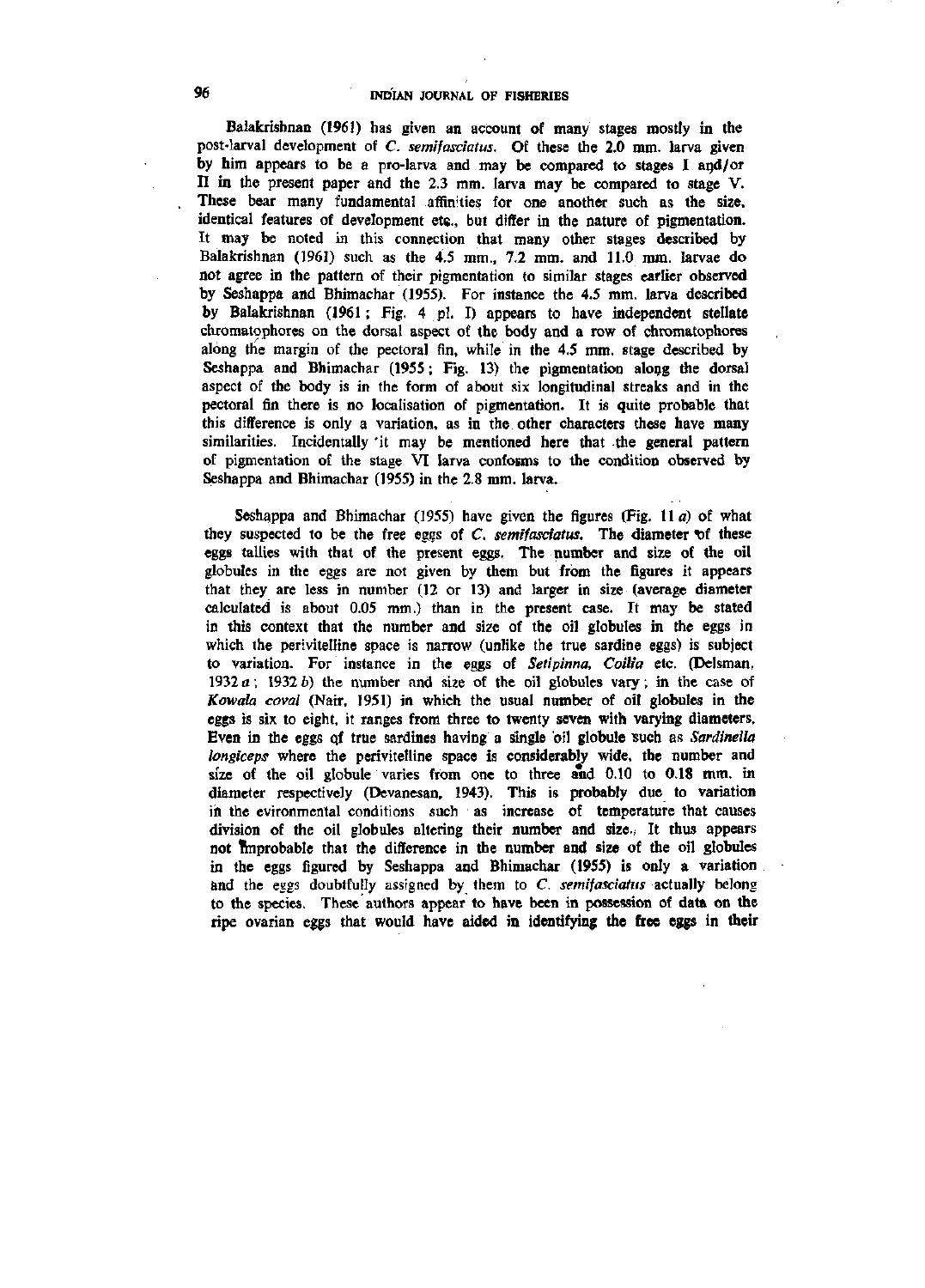early stages of development, but adequate information on the ripe eggs is not given by them.

Information relating to the eggs and early larvae of flat-fishes from Indian waters is scanty and doubtful. John (1951) described the eggs and early larvae of what he beheved *Solea* sp. from the Madras plankton. These were later assigned to *Cynoglossus* (Nair, 1952 *a;* Balakrishnan, 1963). From the same locality Nair (1952  $a$ ) and Vijayaraghavan (1957) described certain unidentified eggs and early larvae of *Cynoglossus* spp., while Kuthalingam (1957) described the early development of *Cynoglossus lingua.* Bapat (1955) gave a brief note of the eggs and^early larvae of *Cynoglossus* sp. from Mandapam area. The present eggs and larvae bear resemblance to those of *Cynoglossus* I described by Nair (1952 *a)* in their size, number of oil globules etc. but differ from them in larval pigmentation. The eggs of Cynoglossus II observed by Nair (1952 *a), Cynoglossus* sp. noted by Bapat (1955), *Cynoglossus* A and%B given by Vijayaraghavan (1957) and C. lingua described by Kuthalingam (1957) have overlapping ranges of diameter but differ from one another among other features, in details of larval pigmentation. It appears quite probable that all these belong to related species, if not closely allied ones.

#### ACKNOWLEDGEMENTS

My deep gratitude is due to Dr. S. Jones, Director, C.M.F.R. Institute, for critically going through the manuscript, offering very valuable suggestions, kindly bringing to my attention recent literature on the subject and for making available to be from bis personal library some of the relevant references. I am grateful to Mr. K. N. R. Kartha for the help given in rearing the eggs and larvae.

### **SUMMARY**

The eggs of C. *semifasciatus* are pelagic, spherical and transparent with an average diameter of 0.65 mm. The yolk is clear and unsegmented with a narrow perivitelline space and contains 25 to 30 oil globules in the diameter range of 0.038 to 0.076 mm. The early larvae are characterised by the presence of six discontinuous bands of greenish-yellow pigments intermingled with black chromatophores which undergo branching as development proceeds. The mouth is formed in the 2-days old larva; the tentacle-like first dorsal ray is indicated in the 1-day old stage and the first two rays become prominent in the 5-days old larva. The affinities the larvae show for similar stages described by previous workers are discussed.

#### **REFERENCES**

**Balakrishnan, K. P. 19« Fish eggs and larvae collected by the Researdi Vessel**  *Conch* **during 1958-1961. 1. Larvae of** *Cynoglossus sendfasciatus Day. Bull. Cent. Res. Inst. Unt. Kerala,*  **C8:131-139.**